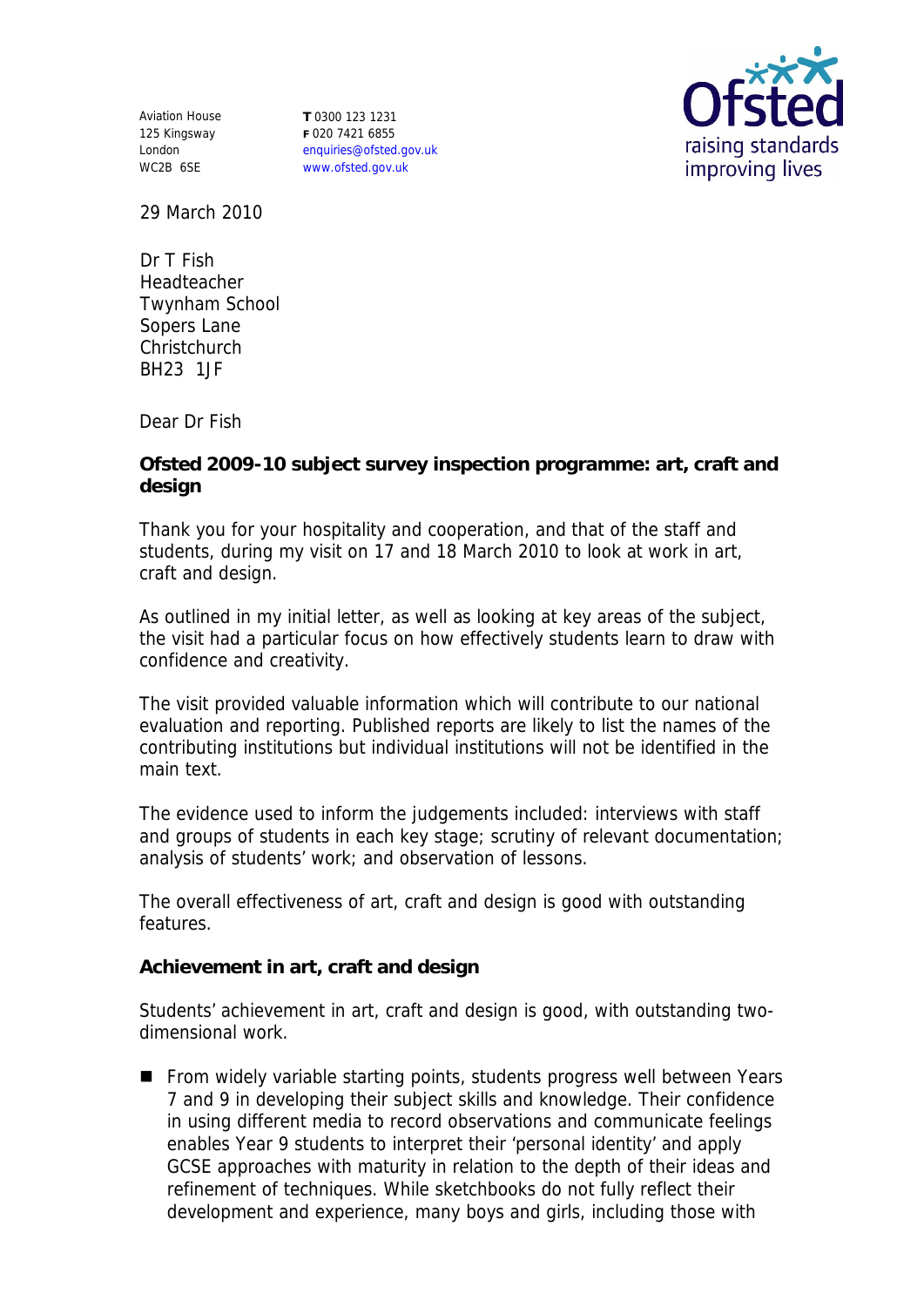special educational needs and/or disabilities, use colour and mixed-media creatively to exceed the expectations of the National Curriculum.

- The proportion of students who choose to take an art and/or photography examination course is above average as are the standards achieved. Reflecting the national picture, girls overall do better than boys, but the gap is narrowing. Two-dimensional work is a strength due to connections made by students between different artists' approaches and their own, supported by analytical research. Students' understanding enables them to hypothesise about which artists or photographers have inspired the work of other students. Fewer links are made between their work in digital or three-dimensional media and contemporary craft makers and designers.
- Particularly successful work at AS and A-level evolves when students draw on personal experience or insights into contemporary issues. While girls outnumber boys, both use large scale effectively, underpinned by increased confidence in using drawing experimentally. Links between photography and art, evident at GCSE, contribute to skilled use of visual elements, for example light and composition. Some spatial concepts are used effectively but fewer students generally explore form or movement.
- Students in all key stages expressed positive views about the subject through the school's internal review and the inspection. They considered the teaching supportive and use of assessment motivational. While few students engage in gallery visits outside school, some use the subject to reflect on their surroundings, for example through photography, or add to the community, for example through the mural sited at the local station. Students are very attentive in lessons and value opportunities to develop wider qualities, for example resilience and time management. Those who progress to art-related courses are highly rated for their independence.

**Quality of teaching of art, craft and design**

The quality of teaching of art, craft and design is good and some is outstanding.

- Teaching promotes students' learning and progress because relationships are professional but personable, subject knowledge and the work of others are used to inspire but not intimidate, and diverse responses are welcomed but expectations of quality are common. An outstanding feature involved a student demonstrator, used as an opportunity to commentate and consolidate key skills being used. Another related to carefully selected images with stimulating artefacts to handle and draw, the link used to challenge students' knowledge and deepen their understanding.
- Students in all years are given regular feedback about why aspects of their work are successful and how to tackle further improvements. Targets are sensibly adjusted once students' skills in the subject have been assessed, including their confidence and creativity with drawing on entry to the school. In discussion, students' criticisms are managed well but not all students are suitably prepared for written peer-assessment. Students who find particular challenges difficult are sensitively supported by teachers, staff and other students, enabling all to progress, including the more able.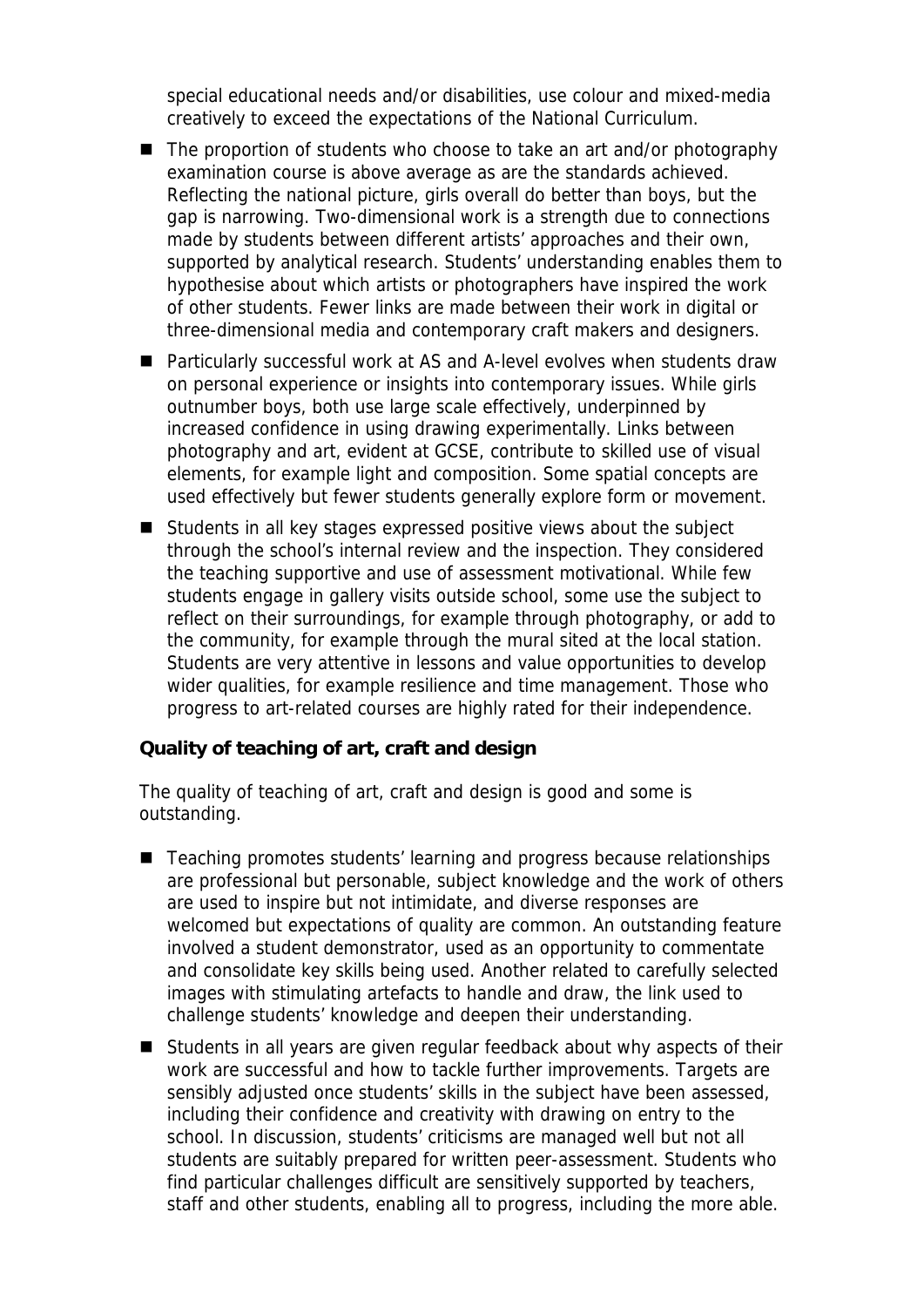**Quality of the curriculum in art, craft and design**

The quality of the curriculum in art, craft and design is good.

- The re-modelled curriculum provides students with a good range of experiences. Objectives are common but teachers' interpretation is varied and the transition to students' choices is incremental. Class work and enrichment opportunities early on enable students to make well-informed option choices. For example, a structured review of previous examination work staged every September and photography club establish a foundation for GCSE. Similar two-dimensional media is revisited particularly well alongside a developing awareness of different works produced by the same artist, building students' confidence and consciousness of their own development as young artists.
- Involvement by visiting artists is limited, but when opportunities arise they are managed effectively to enrich the curriculum. More are planned, including the use of media currently less well represented. Teaching and support staff share their own work regularly. Sustained links with Bournemouth Institute add to students' awareness of different applications of the subject through past student visitors and visits to participate in life drawing workshops. Links between art forms are promoted through arts weeks and through shared events which enable staff and students to work collaboratively with a common purpose.

**Effectiveness of leadership and management of art, craft and design**

The effectiveness of leadership and management of art, craft and design is good.

- The school is well informed about strengths and weaknesses in the subject. Staff keep up to date about developments in art education and standards achieved in other schools. A recent faculty review, involving senior staff and a nearby specialist visual arts college, used a range of information effectively, collected through questionnaire, interviews, lesson observations and scrutiny of work. Joint observations with four staff during the inspection were accurate and attentive to students' learning. The rising trend in performance of boys and girls, and well-targeted individual support indicate that achievement and inclusion are promoted well.
- The subject leader is respected by subject staff and the creative arts leader. Opportunities to collaborate are taken, for example by sharing provision to achieve the Artsmark Award or by supporting the school productions in the local theatre with an art exhibition. There is further scope to build on the shared sense of purpose that underpins the work of the department and faculty, for example by exploring the uniqueness of, and interrelationships between, art forms or digital, two and threedimensional media.

**Subject issue: how effectively students learn to draw with confidence and creativity**